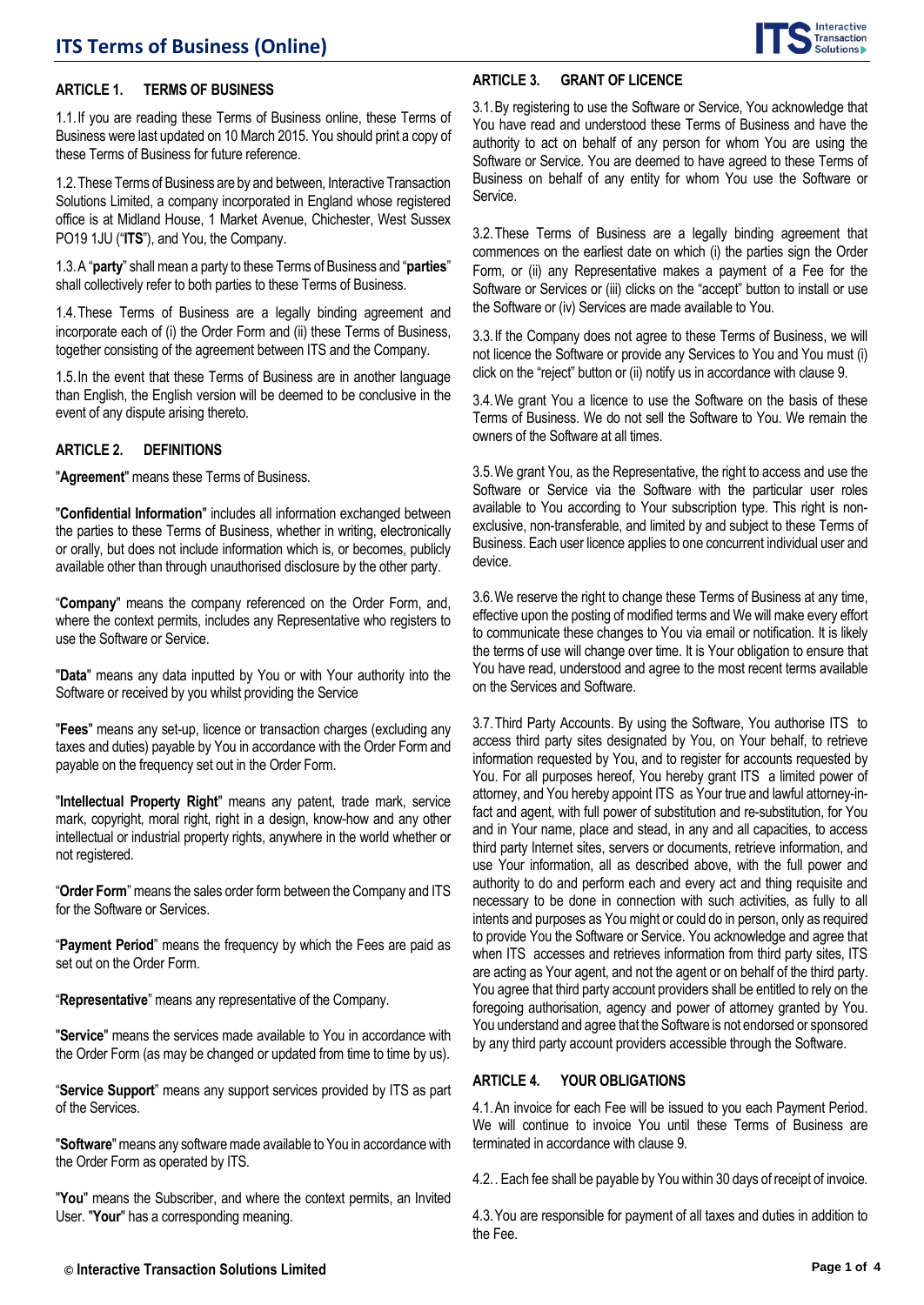

4.4.You must only use the Software or Service and Software for Your own lawful internal business purposes, in accordance with these Terms of Business and any notice sent by us or condition posted on the Software.

4.5.You must ensure that all usernames and passwords required to access the Software or Service are kept secure and confidential by You and Your Representatives. You must immediately notify us of any unauthorised use of Your passwords or any other breach of security and we will reset Your password and You must take all other actions that we reasonably deem necessary to maintain or enhance the security of our computing systems and networks and Your access to the Software or **Services** 

<span id="page-1-0"></span>4.6.As a condition of these Terms of Business, when accessing and using the Software or Services, You must:

4.6.1. not attempt to undermine the security or integrity of our computing systems or networks or, where the Software or Services are hosted by a third party, that third party's computing systems and networks;

4.6.2. not use, or misuse, the Software or Services in any way which may impair the functionality of the Software or Services, or other systems used to deliver the Software or Services or impair the ability of any other user to use the Software or Services;

4.6.3. not attempt to gain unauthorised access to any materials other than those to which You have been given express permission to access or to the computer system on which the Software or Services are hosted;

4.6.4. not transmit, or input into the Software, any: files that may damage any other person's computing devices or software, content that may be offensive, or material or Data in violation of any law (including Data or other material protected by copyright or trade secrets which You do not have the right to use); and

4.6.5. not attempt to modify, copy, adapt, reproduce, disassemble, decompile or reverse engineer any computer programs used to deliver the Software or Services or to operate the Software except as is strictly necessary to use either of them for normal operation.

4.7.Use of the Software or Service may be subject to fair use limitations.

4.8 Where data is stored by ITS, we reserve the right not to host unusually high levels of data.

### <span id="page-1-1"></span>**ARTICLE 5. CONFIDENTIALITY AND PRIVACY**

5.1. Provide Accurate Information. You agree to provide true, accurate, current and complete information about Yourself and Your accounts and You agree not to misrepresent Your identity or Your account information. You agree to keep Your account information up to date and accurate.

5.2.Unless the relevant party has the prior written consent of the other or unless required to do so by law each party will preserve the confidentiality of all Confidential Information of the other obtained in connection with these Terms of Business. Neither party will, without the prior written consent of the other, disclose or make any Confidential Information available to any person, or use the same for its own benefit, other than as contemplated by these Terms of Business.

5.3.Each party's obligations under this clause will survive termination of these Terms of Business.

5.4.The provisions of clauses 5.1 and 5.2 shall not apply to any

information which:

5.4.1. is or becomes public knowledge other than by a breach of this clause;

5.4.2. is received from a third party who lawfully acquired it and who is under no obligation restricting its disclosure;

5.4.3. is in the possession of the receiving party without restriction in relation to disclosure before the date of receipt from the disclosing party; or

5.4.4. is independently developed without access to the Confidential Information.

### <span id="page-1-2"></span>**ARTICLE 6. INTELLECTUAL PROPERTY**

6.1.Title to, and all Intellectual Property Rights in the Software or Services and ITS as a company including any documentation relating to the Software thereto remain the property of ITS (or its licensors).

6.2.Title to, and all Intellectual Property Rights in, the Data remain Your property. However, Your access to the Data is contingent on full payment of the Fee when due. You grant us a licence to use, copy, transmit, store, and back-up Your information and Data for the purposes of enabling You to access and use the Software or Services and for any other purpose related to provision of services to You.

6.3.You must maintain copies of all Data inputted into the Software or Service. We adhere to its best practice policies and procedures to prevent data loss, including a daily system data back-up regime, but do not make any guarantees that there will be no loss of Data. We expressly exclude liability for any loss of Data no matter how caused.

6.4.If You enable third-party applications for use in conjunction with the Software or Services, You acknowledge that we may allow the providers of those third-party applications to access Your Data as required for the interoperation of such third-party applications with the Software or Services. We shall not be responsible for any disclosure, modification or deletion of Your Data resulting from any such access by third-party application providers.

#### <span id="page-1-3"></span>**ARTICLE 7. WARRANTIES AND ACKNOWLEDGEMENTS**

7.1.You warrant that where You are a Representative, You have the authority to agree to these Terms of Business on behalf of that person and agree that by registering to use the Software or Service You bind the person on whose behalf You act to the performance of any and all obligations that You become subject to by virtue of these Terms of Business, without limiting Your own personal obligations under these Terms of Business.

7.2. The provision of, access to, and use of, the Software or Services is on an "as is" basis and at Your own risk and You acknowledge that:

7.2.1. You are authorised to use the Software or Services and the Software and to access the information and Data that You input into the Software, including any information or Data input into the Software by any person You have authorised to use the Software or Service. You are also authorised to access the processed information and Data that is made available to You through Your use of the Software and the Software or Services (whether that information and Data is Your own or that of anyone else).

7.2.2. We have no responsibility to any person other than You and

**© Interactive Transaction Solutions Limited Page 2 of 4**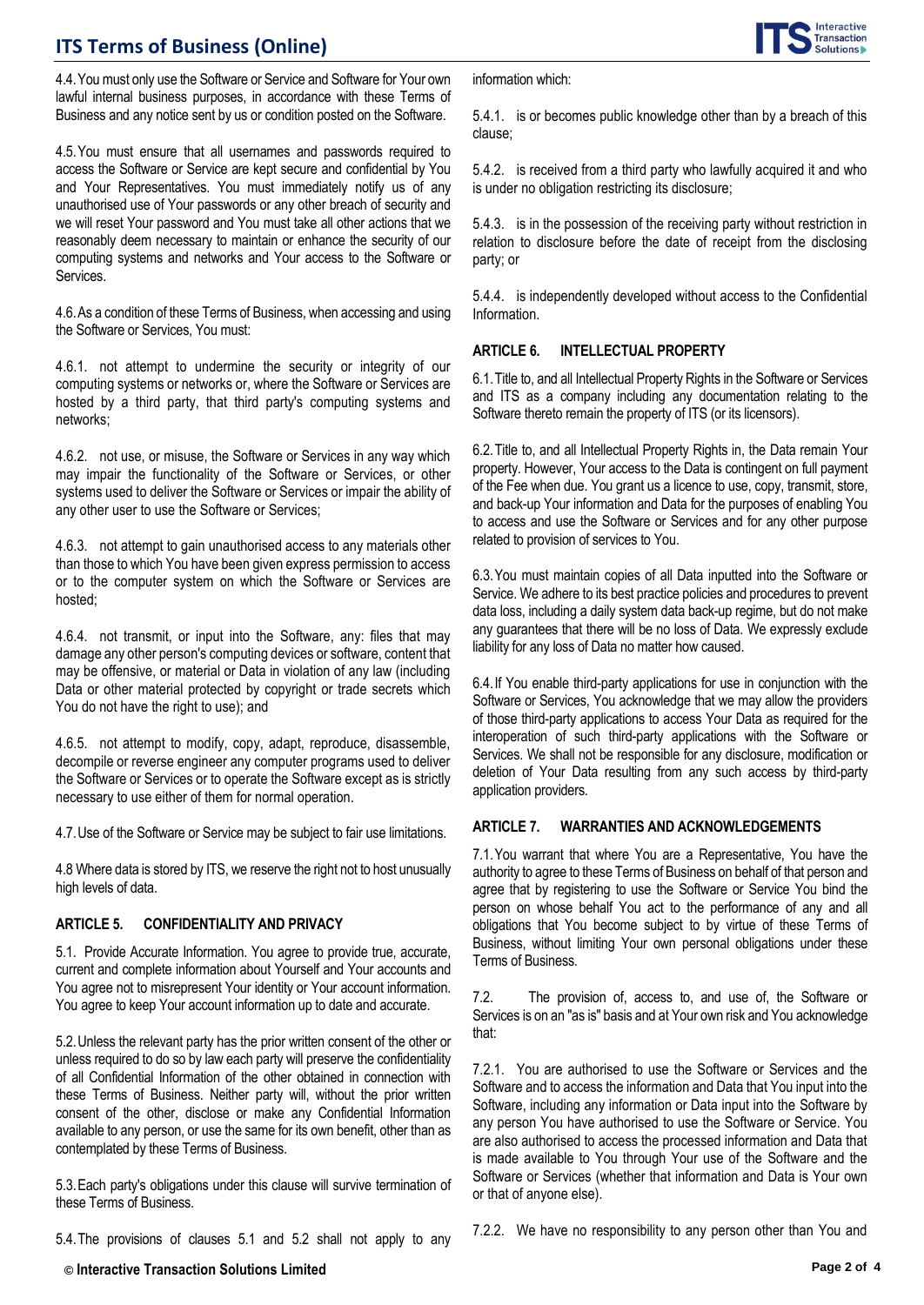

nothing in these Terms of Business confers, or purports to confer, a benefit on any person other than You. If You use the Software or Services or access the Software on behalf of or for the benefit of anyone other than Yourself (whether a body corporate or otherwise) You agree that:

7.2.3. You are responsible for ensuring that You have the right to do so;

7.2.4. You are responsible for authorising any person who is given access to information or Data, and You agree that we have no obligation to provide any person access to such information or Data without Your authorisation and may refer any requests for information to You to address; and

7.2.5. We do not warrant that the use of the Software or Service will be uninterrupted or error free. Among other things, the operation and availability of the systems used for accessing the Software or Service, including public telephone services, computer networks and the Internet, can be unpredictable and may from time to time interfere with or prevent access to the Software or Services. We are not in any way responsible for any such interference or prevention of Your access or use of the Software or Services;

7.2.6. It is Your sole responsibility to determine that the Software or Services meet the needs of Your business and are suitable for the purposes for which they are used;

7.2.7. You remain solely responsible for complying with all applicable accounting, tax and other laws. It is Your responsibility to check that storage of and access to Your Data via the Software and the Software will comply with laws applicable to You (including any laws requiring You to retain records); and

7.2.8. You warrant and represent that You are acquiring the right to access and use the Software or Services for the purposes of a business and that, to the maximum extent permitted by law, any statutory consumer guarantees or legislation intended to protect non-business consumers in any jurisdiction does not apply to the supply of the Software or Services, or these Terms of Business.

### <span id="page-2-0"></span>**ARTICLE 8. LIMITATION OF LIABILITY**

8.1.You agree that neither ITS nor any of their affiliates, account providers or any of their affiliates will be liable for any harms including any direct, indirect, incidental, special, consequential or exemplary damages, not limited to, contract, tort, negligence or damages for loss of profits, goodwill, use, data or other intangible losses, even if ITS has been advised of the possibility of such damages, resulting from: (i) the use or the inability to use the Software; (ii) the cost of getting substitute Software or Services, (iii) any products, data, information or services purchased or obtained or messages received or transactions entered into, through or from the Software; (iv) unauthorised access to or alteration of Your transmissions or Data; (v) the use, inability to use, unauthorised use, performance or non-performance of any third party account provider site, even if the provider has been advised previously of the possibility of such damages; or (vii) any other matter relating to the Services or the Software .

8.2. In the event that clause 8.1 should prove for any reason ineffective to exclude any liability referred to in that clause any such liability inclusive of any VAT or other sales tax, shall in no circumstances (when all claims and causes are aggregated) exceed the value of all invoices paid by Customer to Company in the preceding three (3) months.

8.3. Neither Party excludes or limits its liability under these Terms of Business for:

8.3.1.death or personal injury caused by its negligence;

8.3.2.fraudulent misrepresentation; and

8.3.3.any other type of liability which cannot by law be excluded or limited.

8.4.If You are not satisfied with the Software or Service, Your sole and exclusive remedy is to terminate these Terms of Business in accordance with Clause 9.

8.5.Disclaimer of warranties. You expressly understand and agree that:

8.5.1.Your use of the Software and all information, products and other content (including that of third parties) included in or accessible from the Software is at Your sole risk. The Software is provided on an "as is" and "as available" basis. ITS expressly disclaim all warranties of any kind as to the Software and all information, products and other content (including that of third parties) included in or accessible from the Software , whether express or implied, including, but not limited to the implied warranties of merchantability, fitness for a particular purpose and non-infringement.

8.5.2.ITS makes no warranty that (i) the Software will meet Your requirements, (ii) the Software will be uninterrupted, timely, secure, or error-free, (iii) the results that may be obtained from the use of the Software will be accurate or reliable, (iv) the quality of any products, services, information, or other material purchased or obtained by You through the Software will meet Your expectations, or (v) any errors in the technology will be corrected.

8.5.3.Any material downloaded or otherwise obtained through the use of the Software is done at Your own discretion and risk and You are solely responsible for any damage to Your computer system or loss of data that results from the download of any such material. No advice or information, whether oral or written, obtained by You from ITS through or from the Software will create any warranty not expressly stated in these terms.

8.6. You agree to protect and fully indemnify ITS and their affiliates from any and all claims, liability, damages, expenses and costs (including, but not limited to, reasonable attorneys/legal fees) caused by or arising from Your use of the Services or Software, Your breach of these Terms of Business, Your infringement, or infringement by any other Representative or user of any Intellectual Property Right or other costs incurred by ITS, including any claims or loss relating to:

8.6.1.our refusal to provide any person access to Your information or Data in accordance with these Terms of Business,

8.6.2.our making available information or Data to any person with Your authorisation.

8.7.We will not provide any refund for any remaining Payment Period for a prepaid Fee subscription.

### <span id="page-2-1"></span>**ARTICLE 9. TERMINATION**

9.1.These Terms will continue for the period covered by the Fee paid or payable in the Order Form. At the end of each year these Terms of Business will automatically continue for another period of the same duration as that period, provided You continue to pay the prescribed Fee when due, unless either party terminates these Terms of Business by giving notice to the other party at least 30 days before the end of year anniversary of any Order Form. If You terminate these Terms of Business You shall be liable to pay all relevant Fees on a pro-rata basis for each